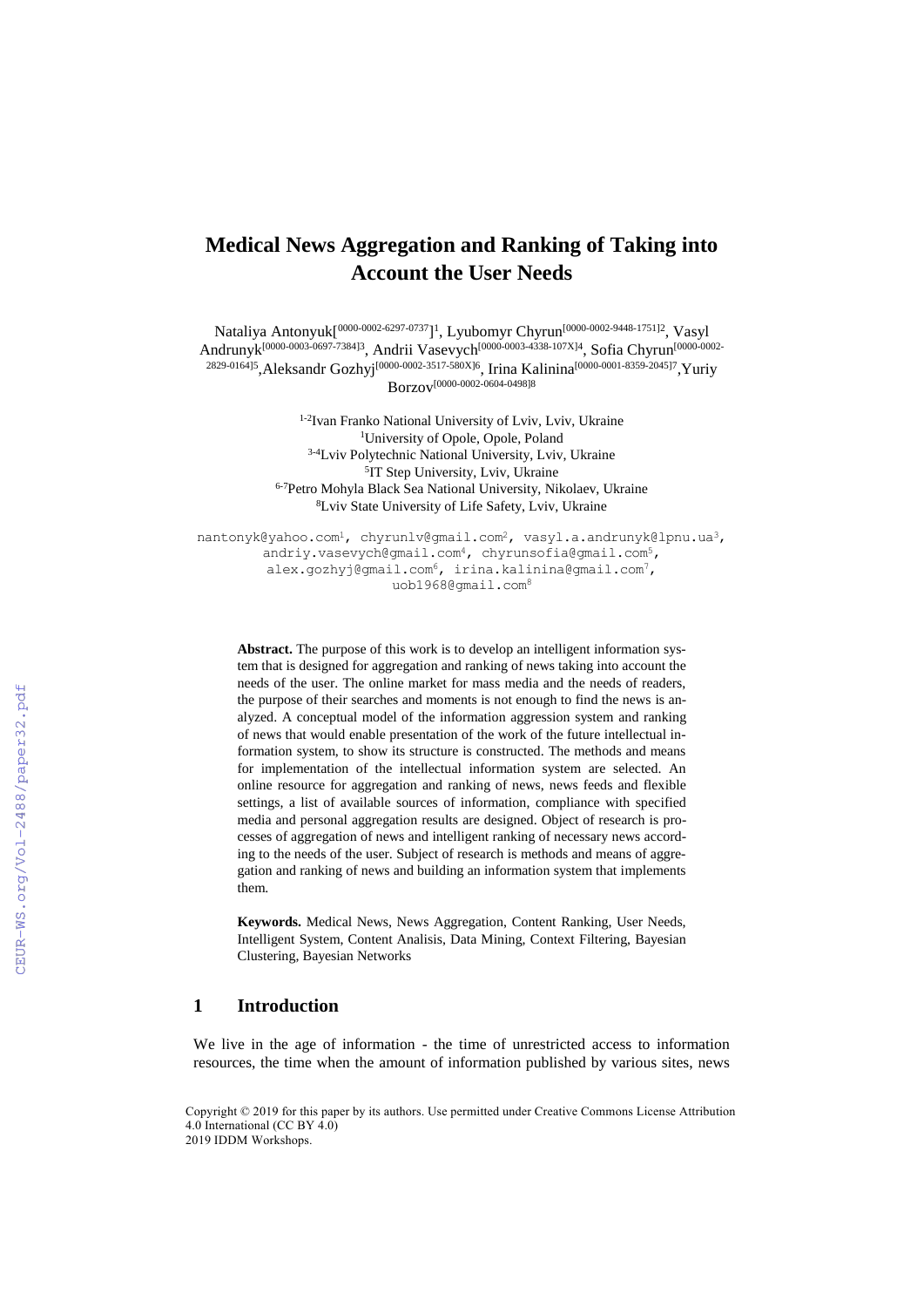feeds and other sources increases exponentially [1]. Every day, thousands of electronic newspapers publish tens of thousands of articles on various topics. Each of them may be potentially interesting to a particular reader [2]. An overabundance of news sources creates a situation in which a person can spend more time searching for news of interest to himself than when reading these news [1-3]. A significant number of news aggregation algorithms are designed to overcome the excess information, allowing a person to read immediately what is interesting [4]. Like information retrieval systems, news aggregation systems allow the user to find the information he needs. Since the needs of an individual user can vary significantly in different people, the system of aggregation of news should be tailored to a particular person [5]. The main distinguishing feature of media aggregators from other sources of information is the unique ability to provide the most up-to-date information, regardless of the time of day and its volume [6]. At the moment, it's easy to find out what happened at the other end of the globe in a matter of minutes or even seconds [7]. An entirely new space has emerged that destroys all possible boundaries [8]. This unique opportunity gives us modern means of communication, means of information transmission, including radio, television, telephony, e-mail and the global Internet network with its practically unlimited possibilities [9]. Meanwhile, along with an unprecedentedly large potential for informing the society, there were the same opportunities in scope for its misinformation [10]. The news aggregator solves the problem of fake publications in the media, in particular, makes it possible to filter out unreliable news sources [11]. The Internet combines visual, audio, print and video representation of data and provides any necessary information at any level of users interested in it [12]. It involves dialogue, feedback, and not a monologue that is typical of print media, radio and television [13]. There are many similar open and paid systems. Realized specifically for the general public or for one or another media [14]. Many of those information systems do not have a wide-ranging functionality for flexible news feed set-ups, which is mostly often demanded by regular users [15]. It is this system that will have a functional enough to solve this problem and offer a multifunctional service to users [16]. The system will be implemented as a free software product under an open distribution license, and this approach will ensure its further development [17].

### **2 Methods and means of solving the problem**

**Group and context filtering.** Most approaches to solving the problem of information filtering can be divided into two main categories: Contextual (Content Based Filtering, CBF) and Groupware (Collaborative Filtering, CF) [18-21].

CBF's approach is based on the assumption that news that is interesting to the user is similar to those that were interesting to him before [22]. The CF approach, in turn, tries to find users similar to the one and then recommends to the user that information that seemed interesting to similar users [23]. A large number of studies have recently been conducted to combine these two approaches. Such approaches are called hybrid.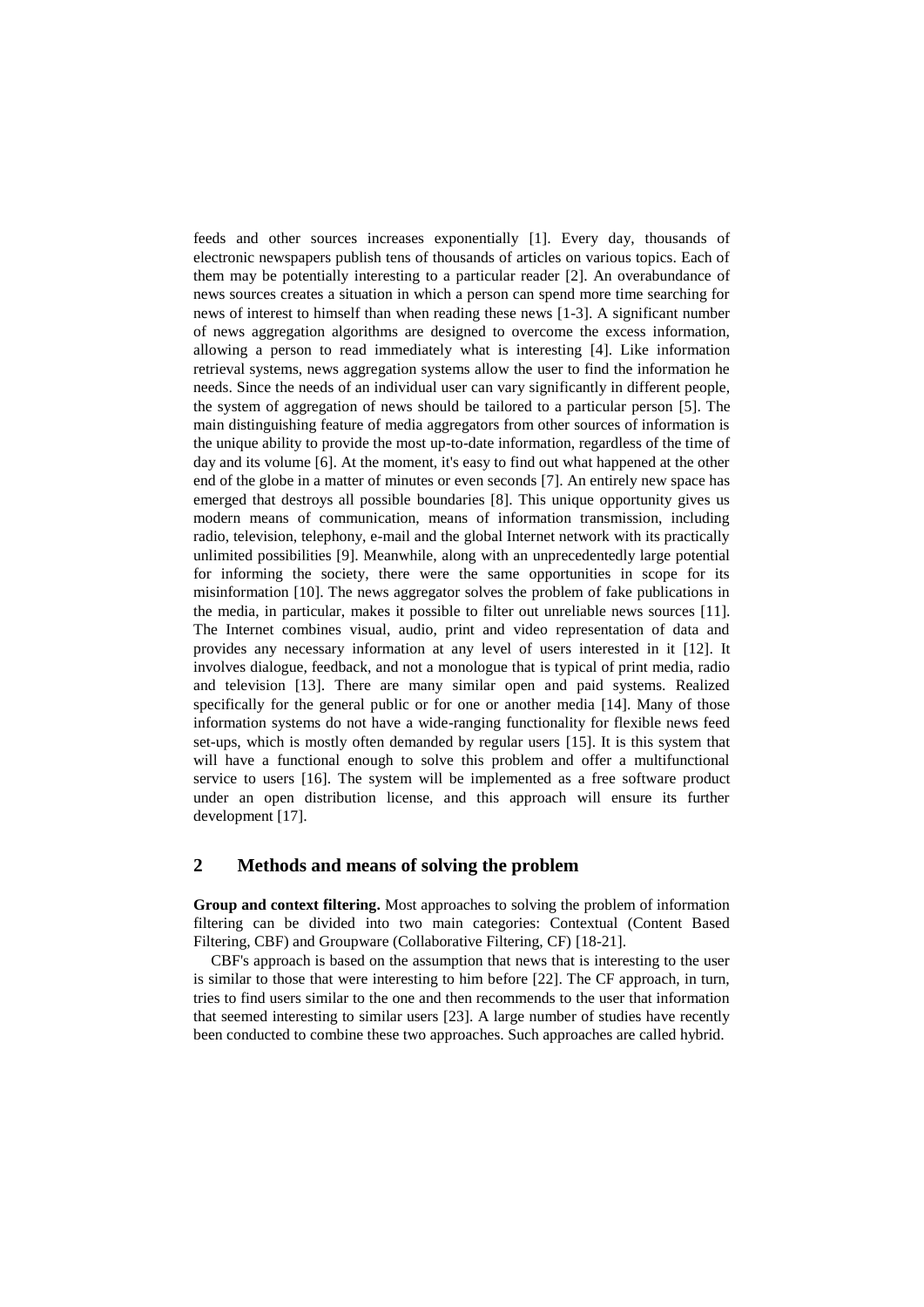**Context Filtering.** The CBF system deals with similarity calculations, between fresh news and user profiles [24-29]. The most common and simple method in this category is keyword matching. Based on this simple method, systems like vector space model were developed that allow better filtering and searching of information.

**Group filtering.** The collaborative filtering task is to predict the benefits of elements for a particular user, based on the user preferences database of other users [30-35]. Consider two types of collaborative filtering: memory-based and modelbased. Memory-based algorithms operate over the entire database to create recommendations. Model-based, on the contrary, uses a database to study or customize a model, which is then used in the formulation of recommendations. Collaborative filtering systems often vary by feature: they operate by implicit or explicit means of expressing user interests. Explicit methods mean that the user deliberately describes his needs, usually based on a discrete integer scale. Implicit methods mean the interpretation of user behavior or choice to determine preferences. Implicit ways of expressing interests can be based on viewing information (for Internet applications, for example), shopping history (for stores), or other templates for access to information. Despite the type of available preference data, collaborative filtering - algorithms need to cope with data deficiencies. Normally, we do not have a complete set of preferences for all item names. It can not be assumed that the absence of some element is a coincidence, since users are inclined to express preferences for those elements that were viewed by them, and therefore they are interested [36-41].

**Memory-based algorithms.** In general, the task of collaborative filtering is to predict the user's preferences based on the custom base of preferences [42]. The database consists of users, so a set of preferences (votes) *vij*, which corresponds with the user *i* of element *j.* If *I<sup>i</sup>* denotes the set of elements on which user *i* has defined its estimates, then you can make an average rating User *i* as [43]:

$$
\overline{\nu}_i = \frac{1}{|I_i|} \sum_{j \in I_i} \nu_{ij} \tag{1}
$$

In memory-based collaborative filtering, the user's evaluation algorithms, which we denote as *a*, are predicted based on incomplete information about it and the set of weights calculated on the basis of the user database. Assume that the predicted *paj* estimate by *a* user of element *j* is the weighted sum of ratings of other users [44]:

$$
p_{aj} = \overline{v}_a + \kappa \sum_{i=1}^n w(a,i)(v_{ij} - \overline{v}_i)
$$
\n<sup>(2)</sup>

where *n* is the number of users in the *collaborative filtering* database with non-zero weights. Weights  $w(a,i)$  can reflect the distance, correlation or similarity between each user *i* and the current (active) user *a*. Next, we will consider the details of various collaborative filtering algorithms that relate weighting. There are other possible characteristics of memory-based collaborative filtering, but in this work we restrict ourselves to the wording described above [45].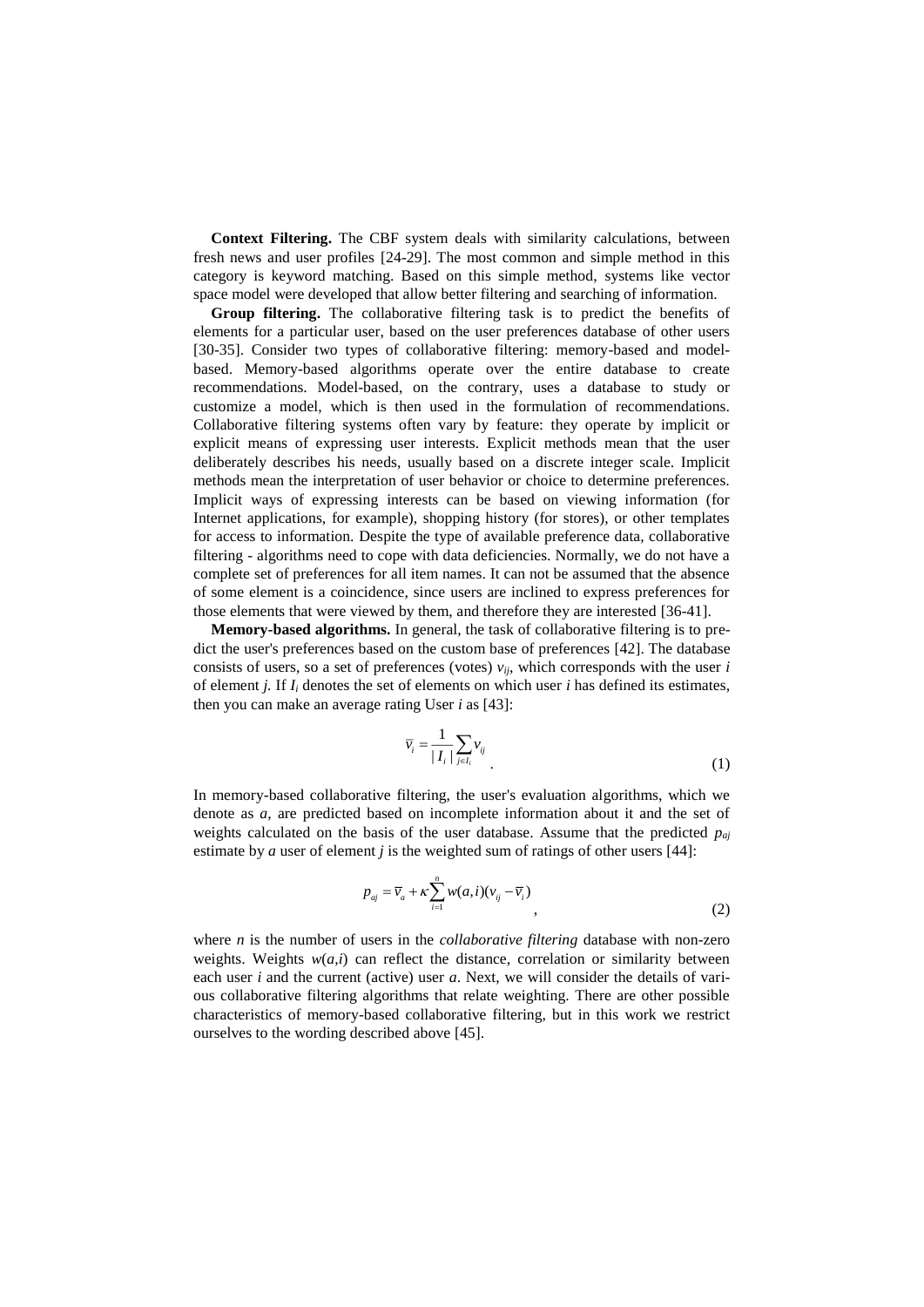**Correlation.** The general formulation of collaborative filtering statistical methods (as opposed to verbal or high-quality annotations) first appeared in the context of the GroupLens project, where the Pearson correlation was the basis for weighting [46]. Correlation between users *a* and *i* is expressed as:

$$
w(a,i) = \frac{\sum_{j} (v_{aj} - \overline{v}_a)(v_{ij} - \overline{v}_i)}{\sqrt{\sum_{j} (v_{aj} - \overline{v}_a)^2 \sum_{j} (v_{ij} - \overline{v}_i)^2}},
$$
\n(3)

where the sum of *j* is spent on the elements for which both users (*a* and *i*) have determined their estimates.

**Similarity of vectors.** In information retrieval area, the similarity between two documents is usually measured through a comparison with the word-frequency vector document and the calculation of the cosine of the angle between two vectors of frequencies. We can use this formalism in the collaborative filtering task, where evaluations will play the role of the words frequency. Note that by following this algorithm, measured ratings indicate positive feedback, and negative reviews are not counted, and invaluable items get a zero estimate. Accordingly, weights are expressed as

$$
w(a,i) = \sum_{j} \frac{v_{aj}}{\sqrt{\sum_{k \in I_a} v_{ak}^2}} \frac{v_{ij}}{\sqrt{\sum_{k \in I_i} v_{ik}^2}},
$$
(4)

where the factors in the denominator serve to normalize ratings so that users who rate more actively than others will not be more like the others. Other schemes of normalization are also possible. The method can be supplemented by the "default estimation" scheme, which allows you to expand the set of user-evaluated elements. Another important addition may be the use of so-called inverse frequency estimates. When searching for text documents, the comparison of documents is based on the frequency vectors of individual words, with each word having a weight reflecting its specificity, so that the commonly used vocabulary has a lower priority. A similar pass can also be used in collaborative filtering by introducing a new user evaluation of *a* element *j*:

$$
\overline{v}_{aj} = f_j v_{aj}, \text{ where } \frac{f_j = \log \frac{n}{n_j}}{[47]}.
$$

**Model-based methods.** From the probabilistic point of view, the collaborative filtering task can be considered as calculating the mathematical expectation of the value of the estimate based on the available information about the user [48]. For an active user, we want to anticipate ratings for items that have not yet been viewed. If we assume that the estimates are integers in the range from 0 to *m*, then we get:

$$
p_{aj} = E(v_{aj}) = \sum_{i=0}^{m} Prob(v_{aj} = i | v_{ak}, k \in I_a)i,
$$
\n(5)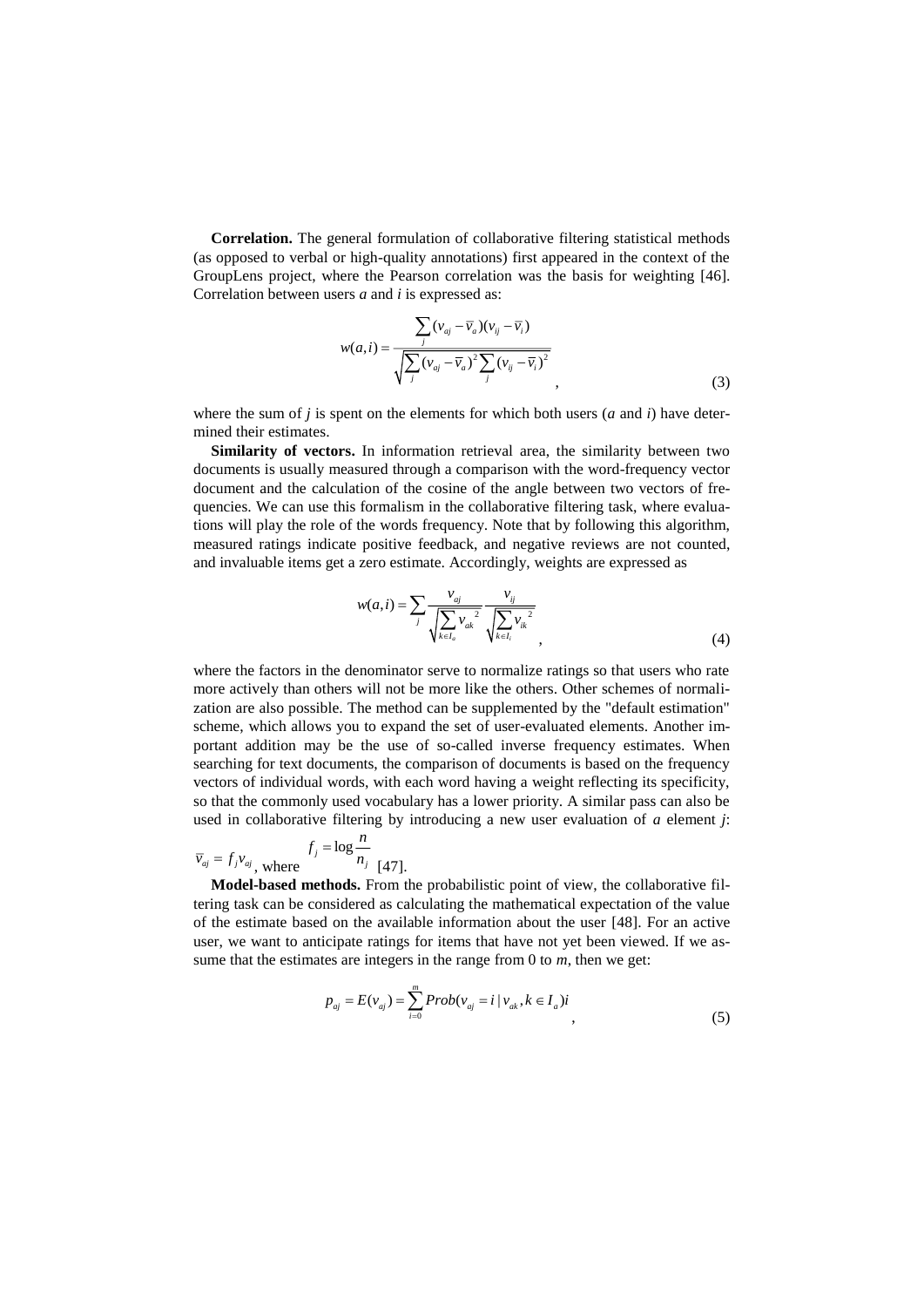where  $Prob(v_{aj} = i | v_{ak}, k \in I_a)$  is the likelihood that the active user will evaluate the element *j*, precisely, for such a value, provided that there is an observation of the estimates made.

**Bayesian clustering.** Let *C* takes a small discrete set of values denoting clusters of users [49]. We divide users into clusters, and we will consider their advantages through conditional probabilities:

$$
Prob(C = c, v_1, ..., v_n) = Prob(C = c) \prod_{i=1}^{n} Prob(v_i \mid C = c)
$$
\n(6)

**Bayesian networks.** The method of learning the Bayesian network is to form such a network that each node of it is an element to be evaluated [50]. Each node has a finite set of states - estimates of the corresponding element. In this model, the training algorithm of the bay network defines the best predictors for each element, such that it becomes possible to construct a decision tree, which, depending on the state of the root element, determines the high probability of the value of the sheet element.

In general, the Bayesian method, as well as the correlation method, work faster than others, respectively, sharing the primacy among different sets of data [51].

## **3 Statement and substantiation of the problem**

A conceptual model is a system that uses concepts and ideas to formulate a given presentation. Conceptual modeling is used in many industries, ranging from sciences to socio-economic theory to software development. Using the conceptual model to represent abstract ideas, it is important to distinguish conceptual model from conceptual model. That is, the model is actually a matter for itself, but this model also contains the notion that such a model represents - which model is, unlike what is a model. Without deep immersion in philosophy, recognizing these differences between the model itself and what it represents is crucial to understanding the proper use of conceptual models in the first place. Then, one should not be surprised that conceptual models are often used as an abstract representation of real-world objects.To develop a conceptual model for aggregation and ranking of news, it is necessary to set out the output and input data typical for the development of this system. Input - data coming from the outside of the system [52]:

- User registration data is you must enter your name, last name, email address and password. The password must be confirmed, and validation is made on it;
- Data for authorization is the user must enter the password and email address of the mail. To authorize in the admin panel, you must enter the same data, but the administrator;
- Data for search is entered in a text format in the specified search field;
- News source is the administrator must add information about the source of news, its rating and reliability of this online media.
- Review is the text information entered by the user to the selected news.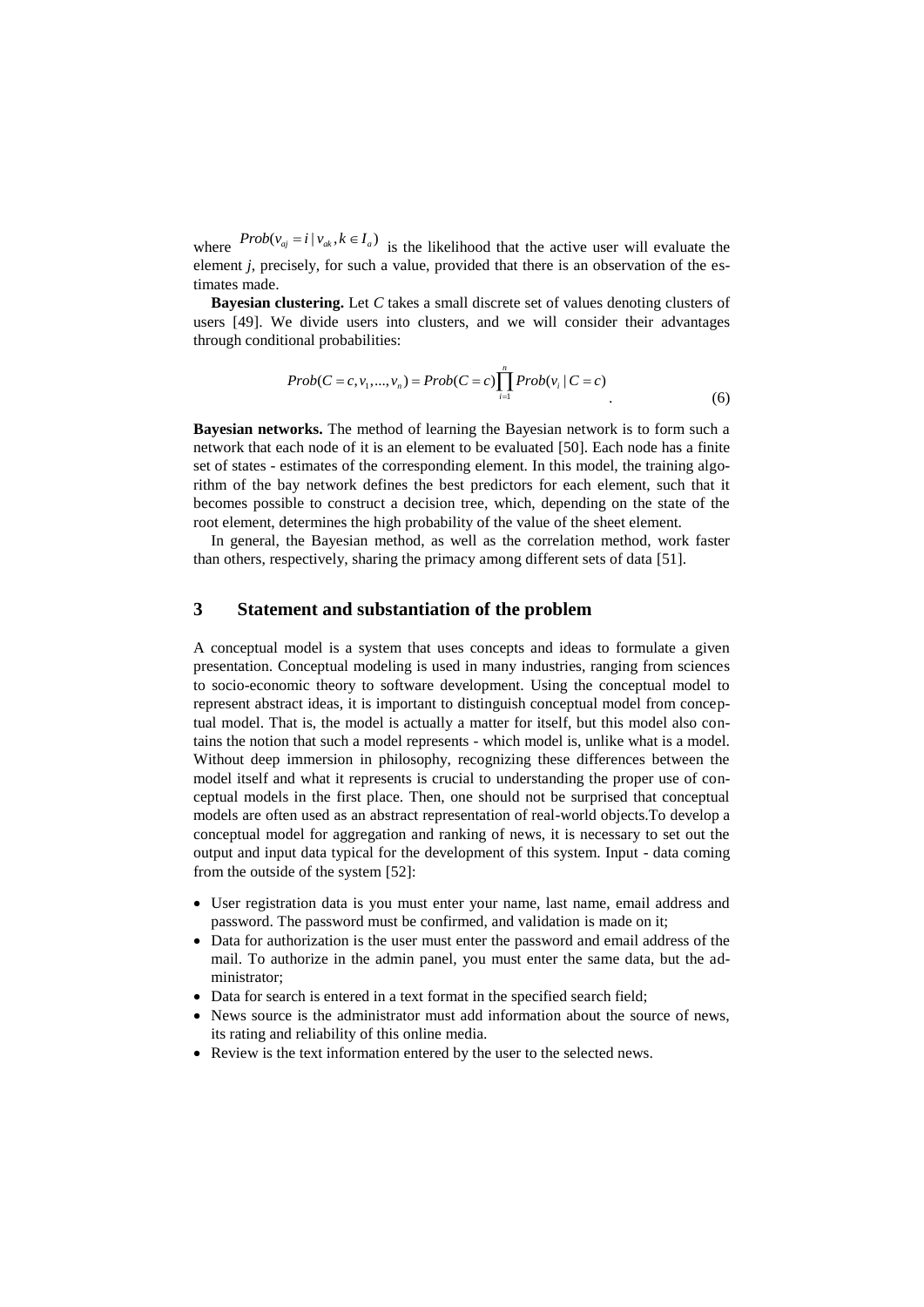Output is data that is received by the user after processing by the system or other external entities. The source data includes: various types of user search results, in which there are keywords, a general news feed, and a rating for each publication. For authorized users, the opportunity to receive a personal news feed is another source information provided by the user system based on intelligent selection based on user preferences.

The purpose of the work is to develop an intelligent system that will be used to aggregate and rank news based on user preferences. This system is a web-resource that provides the following basic functions:

- searching for medical news on keywords;
- search for news about the location of the user;
- viewing and selecting the right medical news sources;
- reviewing the rating of publications;
- leaving feedback on a particular medical news or source;
- means of administering the aggregator of medical news;

To develop this web resource, client-server architecture is considered, it is considered one of the architectural software templates and carries an important concept for the development of network applications, and also provides for the exchange of data between them and interaction. It includes the following essential components: a set of servers, a set of clients and a network.

**Appointment of the system.** This resource is designed to aggregate and rank medical news based on the needs of the user, and in order to facilitate the choice of the user, the system will generate a personal medical news feed, but only for registered users. The user will be able to search for the receipt and search for medical news by keywords, put filters on the search results, receive medical news that is next to him, that is within a certain radius. To improve the results of the medical news feeds, the user will be able to leave feedback, this will be one of the factors influencing the subsequent selections of medical news publications.

**Place of application of the system.** The system will be useful for readers of the online media who do not want to spend time searching for the medical news they need and to hang out the pre-selected set. This system will help the user to find medical news on the keywords, filter the results by the specified type. A registered user is also able to post reviews about individual medical news. And on the basis of his assessments get a more interesting for him a selection of medical news.

**Justification, development and implementation of the system.** To date, Ukrainian Internet media have already had a significant and very interesting way of development. Publishers, through trial and error, accumulated experience, the market was strong and developed along with the improvement of new technologies. As a result, today we see high-tech multimedia media with great services and wide opportunities. And one can safely assert that this is just the beginning. Currently, many media experts are seeing a great future in the online media market. Instead of the expected decay of print media, convergence occurs: many publications that want to develop and receive new interactive capabilities go online. There is also a reverse trend: convergent not only the Internet with print editions - has it also connected to television.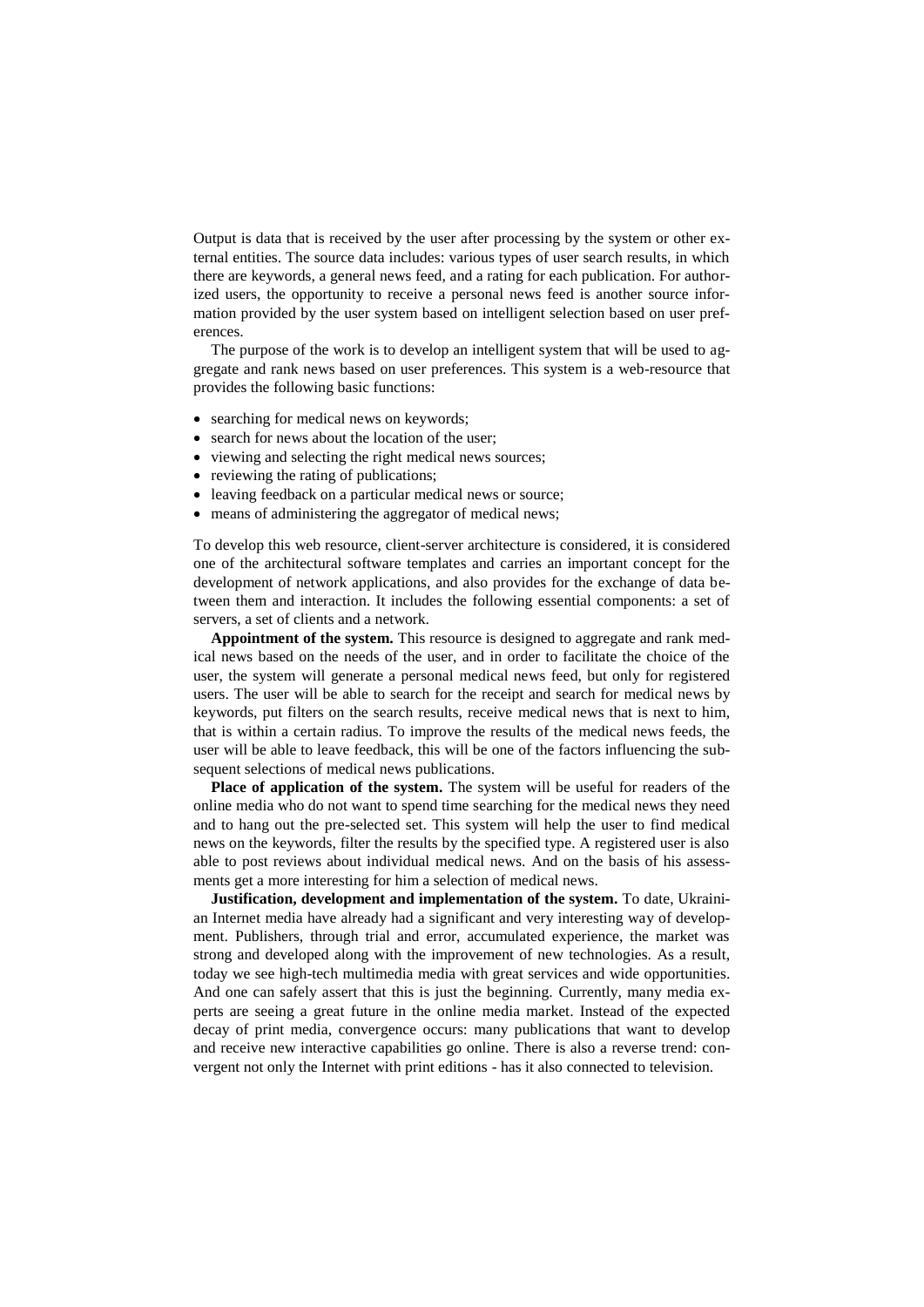**Expected effects from the implementation of the system.** Like information retrieval systems, aggregation systems will allow the user to quickly find the information he needs. Since the needs of an individual user can vary significantly in different people, the system of aggregation of medical news should be tailored to a particular person. The main distinguishing feature of the aggregator of the Internet media from other sources of information will be a unique opportunity to provide the most up-to-date information, regardless of the time of day and its volume.

### **4 Algorithm for choosing medical news sources to show to user**

The task of finding medical news sources interesting to the user is complicated by the number of sources. In order for the algorithm given in the previous section to collect statistics for all agencies, it would have been necessary for decades. In order to overcome this problem, group filtering algorithms were used in this paper. Accordingly, the best way with the task of group filtering medical news is to handle the Memory Based algorithm with weights equal to the correlation of the user vectors. In general, Memory Based methods are characterized by the possibility of effective implementation on the database, which is also the advantage of this algorithm for systems with a large number of users.

Consider the algorithm described by the following two formulas:

$$
p_{aj} = \overline{v}_a + \kappa \sum_{i=1}^n w(a,i)(v_{ij} - \overline{v}_i),
$$
  
\n
$$
w(a,i) = \frac{\sum_j (v_{aj} - \overline{v}_a)(v_{ij} - \overline{v}_i)}{\sqrt{\sum_j (v_{aj} - \overline{v}_a)^2 \sum_j (v_{ij} - \overline{v}_i)^2}}.
$$
\n(7)

So, at the beginning of each custom session, we have  $v_a$ , the vector of explicit user ratings and the vector  $p_a$ , obtained using the group filtering algorithm. You must select *k* sources that will be shown to the user (Fig. 1).



**Fig. 1.** All medical news sources from the point of view of this user are in one of the states shown

The source, about which the user does not know anything, is in the NonObserved state. The Newbie group has a fixed size and comes with NonObserved sources that have received the highest ranking by the group filtering algorithm. What got into the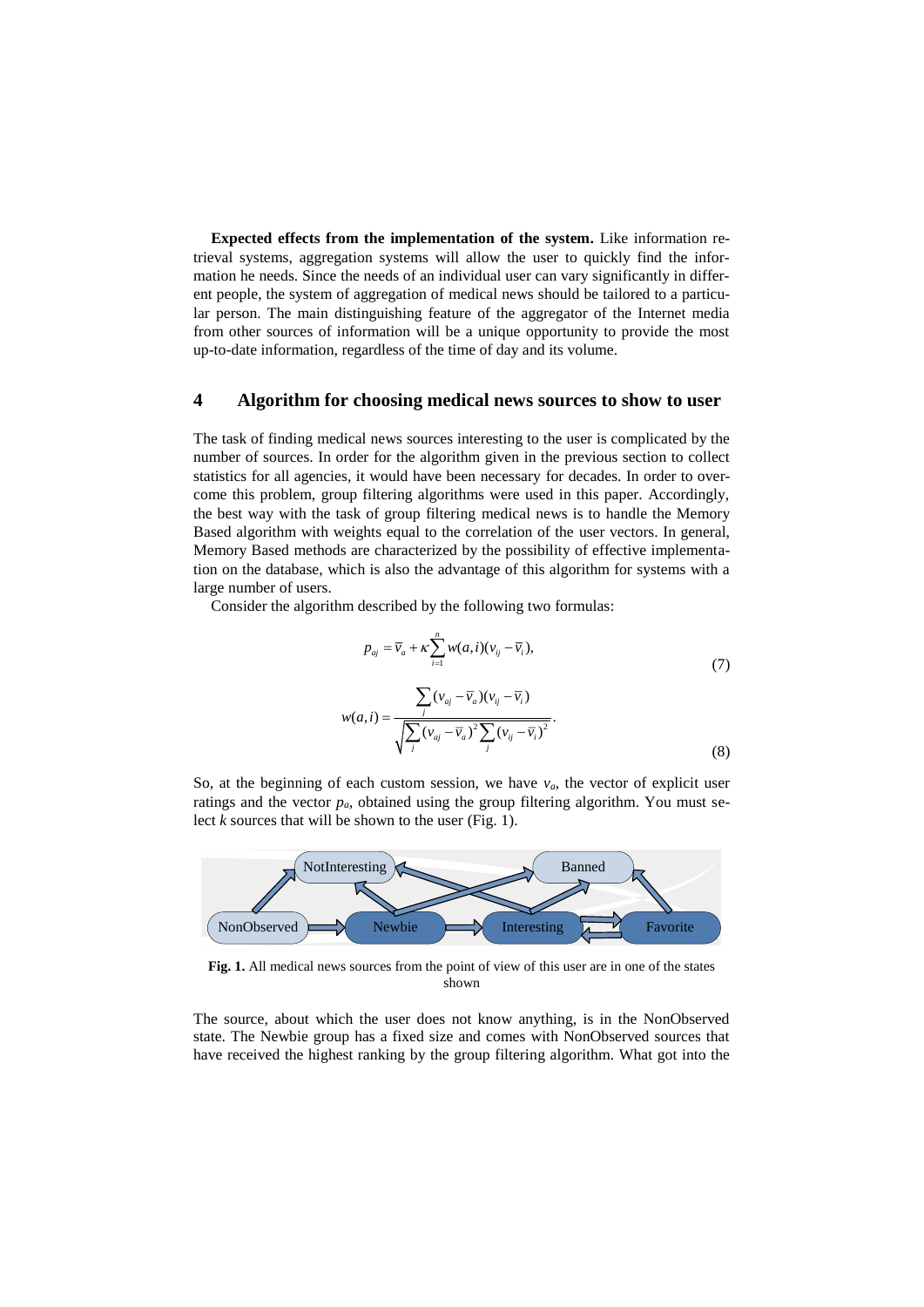group Newbie gets  $v_{a,i}$  equal  $v_a$ .

In the state of Newbie channels are within 4 sessions after getting into it, in which they were displayed. This time should be enough for the user to evaluate the content. After the end of the 4 sessions, the source passes either to the interesting or to the NotInteresting, depending on the amount of interest to it from the user. In the state of Interesting are those channels that are of greatest interest to the user. From it the stream passes to the state of NotInteresting in the event of a fall in the value of interest in it. I will be banned and favorite will be issued as a result of explicit user actions (by pressing the buttons add to favorite and ban). In these states the channel is located regardless of what the algorithms give it. The display algorithm works as follows: preferred and interest channels are displayed whenever they have medical news. If there is not enough of these channels, channels are added in the state of Newbie.

# **5 Client-server interaction architecture**

Web applications are a type of program built on the client-server architecture. The client-server model is a program structure that distributes tasks and loads between resource providers and services, servers, and those who send a request ie a client. Essentially, clients and servers are software. As a rule, they are located on different computers and exchange data on a computer network using network protocols, but sometimes the client and the server can be on the same computer. The server host runs one or more server programs that distribute their resources between clients. The client asks for the content of the server, but does not transmit anything. Servers are waiting for requests, and customers initiate communication sessions with them. Customer requests are handled on a server - where the Database is located and the Database Management System (DBMS). This gives you the advantage of not having to send large volumes of data, and the query is optimized in such a way that it consumes a minimum amount of time. All this increases the system performance and reduces the waiting time for the result of the request. When performing queries, the server significantly increases the security of data, since data integrity rules are determined in the database on the server and are unique to all applications that use this database.

Customer functions:

- Initialization of the server request;
- Processing of the results of requests received from the server;
- Representation of the results of the request to the user in the form of a user interface.

Server functions:

- Receiving requests from the client;
- Processing requests:
- Execution of requests to the Databases and their optimization (Fig. 2);
- Sending results of client requests;
- Providing security (Fig 3);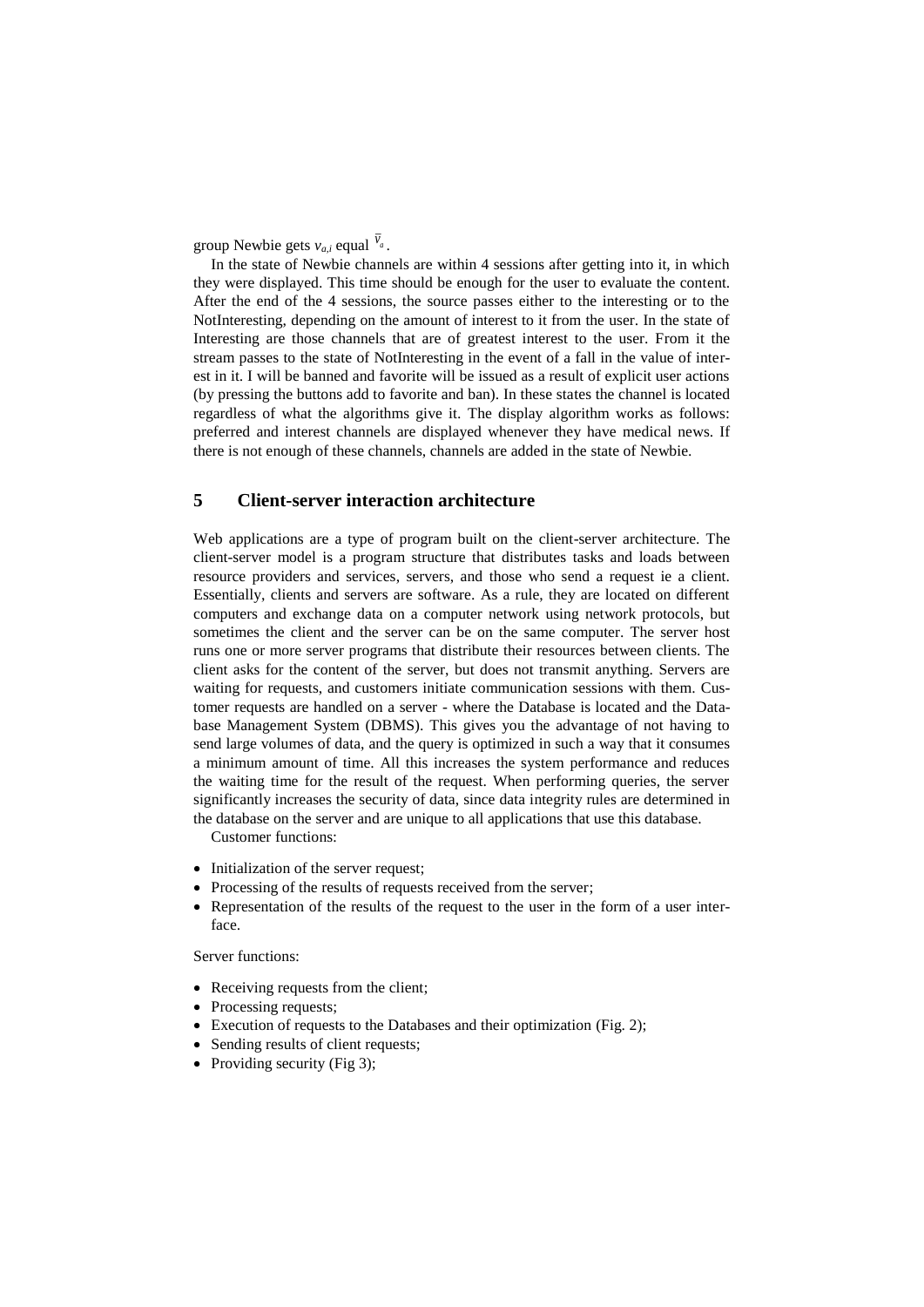

• Providing stability to multi-user mode of operation.

**Fig. 2.** Database scema



**Fig. 3.** Providing security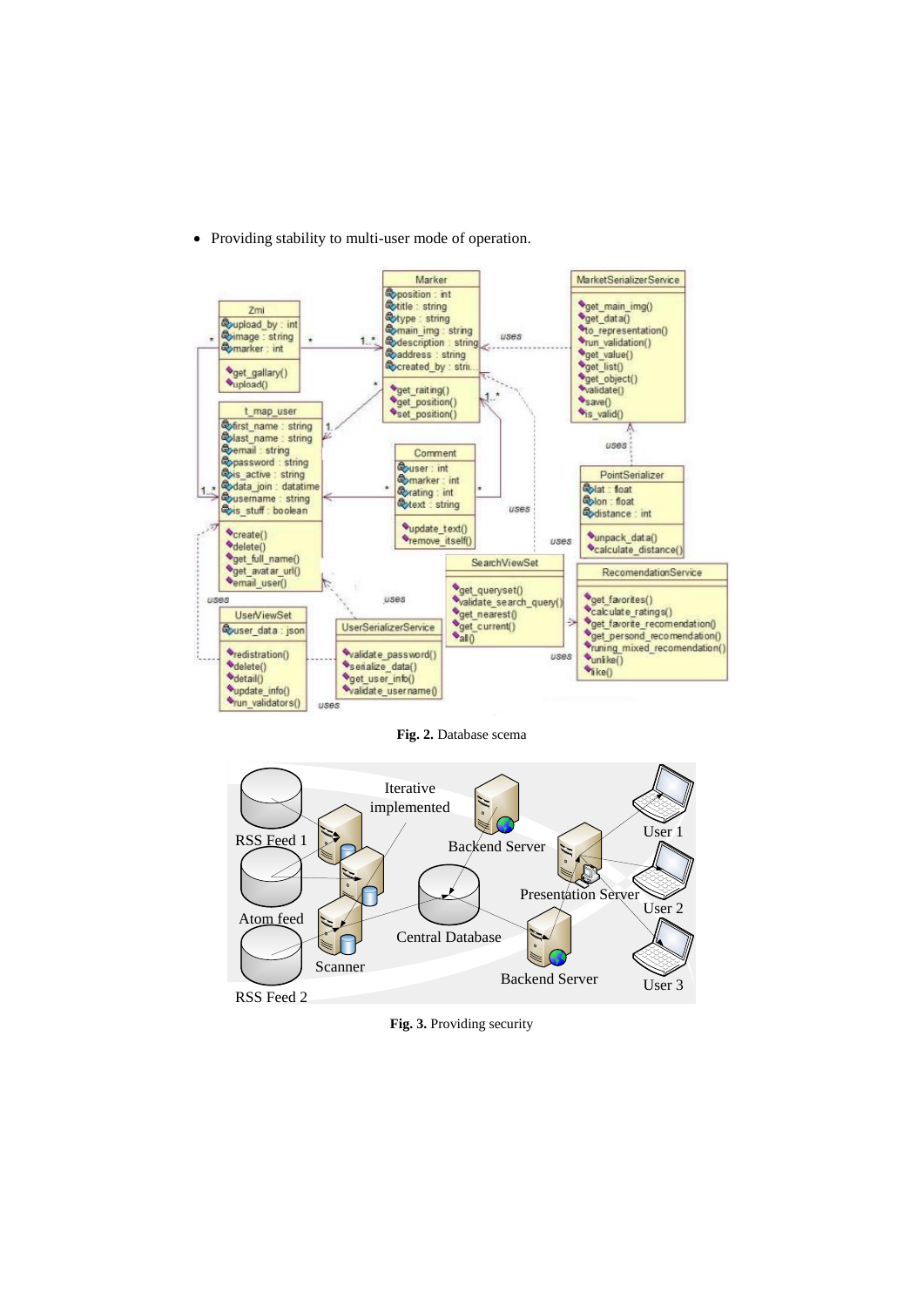#### **6 Productivity**

Software development has evolved over the years, from manual testing, but in those times the requirements were much lower, the sites were text and downloaded in a few minutes. Therefore, the Web developer had much less incentive to pre-test. But rates have grown as ecommerce gains momentum in the world of web development. Therefore, testing began to be conducted in the development environment. But with the growth of applications began to automate and test. Developers began to write automated tests. In the end, testing has matured to such an extent that it has spread beyond the simple set of test modules and integration tests in the playback style. Organizations began to build increasingly sophisticated, thin test cases.

To date, the rates for applications have become higher than ever.

The tests of the program have long been de facto standard. Since the applications became too complicated for manual testing, test frameworks were created to automate testing. And any good code starts with writing tests. But this does not let you know how the application behaves in the real environment. Testing the performance of web applications fixes it. Performance testing is a form of software testing that focuses on how the system works under a certain load. Performance testing should give organizations the diagnostic information they need to identify and troubleshoot.

The slow work of apps affects paid subscribers, and new subscribers become less influential on revenue. Most often, the problem of performance is very difficult due to the fact that it is difficult for developers to reproduce such "bugs". Performance issues do not directly affect the behavior of the software. Rather, they are related to how the software reacts to the chaotic world of environments in which the application is launched. Therefore, it is necessary to conduct performance testing.

Usual QA testing is to observe how the app handles one person. To produce the test, you need to simulate the harsh conditions, so you can detect how behaving the application under heavy load, so-called load testing.

In the test environment, you can choose the load for the application, for example, the simultaneous use of the application by a thousand users in the normal operations and measure the behavior of the program. Does it keep track of speed or slows down or even drops? Of course, such testing will not be conducted by a thousand real people. To do this, software is created to help simulate the load.

In addition to stress testing, a stress test and endurance testing are performed.

# **7 Description of the task realization**

The developed software product is called *Intelligent Information System and Medical news Ranking*. The purpose of this product is to help users, based on their preferences, to compile a mix of medical news from different media, usually based on the criteria given automatically.

The aggregate information system and medical news ranking allows the user to automatically scan medical news sites and aggregate algorithms to form a medical news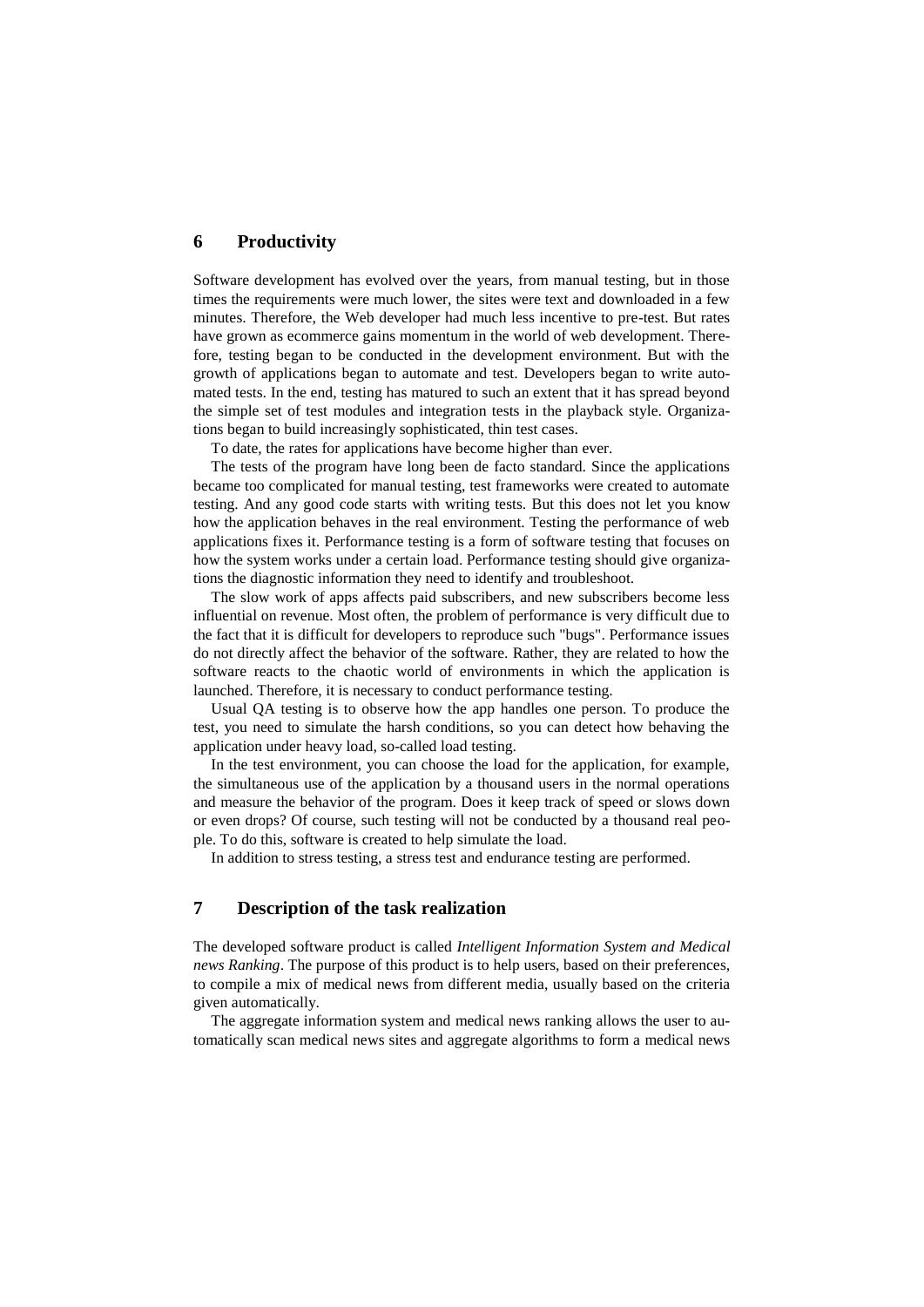feed. Since the needs of an individual user can vary significantly in different people, the system of aggregation of medical news adapts to a specific person.

Functional restrictions are imposed on users with outdated versions of browsers, since they do not support the latest standards used to develop this product.

The database of the web service consists of 10 tables. This system was developed as distributed, where one part is responsible for displaying the data, the other for its processing, where the existence of the first without the second does not make sense.

The bulk of the system being developed includes sub-modules for processing, shaping, validating data, and the logic of working with them. Thanks to well-chosen software implementations, software solutions have a high degree of declarative, which provides ease of understanding of executable code and simplifies the development of the system.

Before running the program, you must run the executable web server locally or deploy it on a dedicated server with a static IP address. If we start the site locally, then we need to open a localhost with the port specified in the parameters in the browser. If the site is deployed on a dedicated server, we should open the server address or its domain name in the browser. The entry point in the program can be both the main page and the admin panel page.

The input can include:

- Search data:
- Medical news sources:
- Data for user registration;
- Reviews.

Output data for the system of automation of contextual advertising can be:

- Generated medical news feed:
- Medical news rating;
- User-wanted medical news.

#### **8 Instruction for the user**

The Aggregation and Ranking system works as a web page, and in order to take advantage of its capabilities, the user must have a pre-installed browser, which version is not younger than the version released in 2016, in order to go through all the functionality. The web page requires permission to execute JavaScript scripts, since it is completely built on them. The service consists of two parts:

- The component responsible for displaying and working with users, that is, the interface of the system, implemented under the web page;
- A component that acts as the heart of a system that implements the entire functionality, and can connect to other interfaces such as mobile applications.

The service solves the problem of aggregation and ranking of medical news based on user preferences. Provides flexible medical news feed setting. Using the aggregation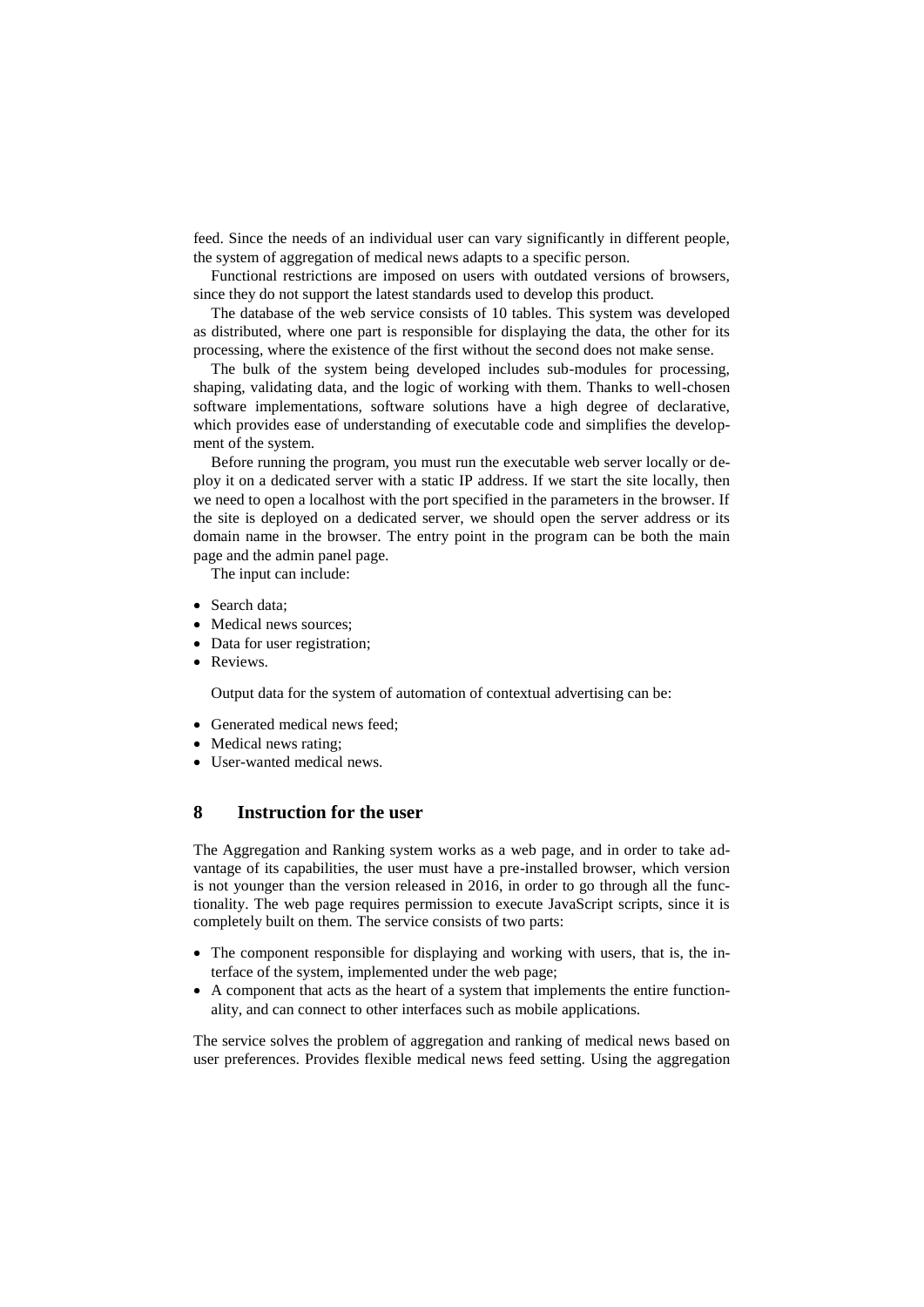service and ranking of medical news will save time in finding the right medical news, as the system analyzes the user's preferences and automatically generates a suitable medical news feed for him. The system also allows the user to flexibly configure aggregation, select medical news sources that he likes to read and type of publication. The service will function correctly with browsers released in 2016 and later. Without permission to run JavaScript scripts, the service will not be able to function. Requirements for the technical characteristics of the device on which this service is used is the same as the requirements of the browser in this device. Necessary Internet connection.

#### **9 Conclusions**

In the article an object approach was defined, which allowed to construct diagrams: components, states, sequences, activities, classes, usage options, and design a target tree. By establishing and justifying the expediency of creating this system, connections and necessary external entities are defined in order to achieve the desired results, as well as determined: the purpose of development, the purpose and place of application of the system, the development of a conceptual model (input and output data).

The choice and justification of the methods for solving the problem was made for realization of this intellectual information system of aggregation and ranking medical news Selected and grounded list of various solutions to this problem problems among which: software (libraries, database extensions, frameworks, package managers), systems that significantly accelerate and facilitate development of this system, and in some cases, it is possible to solve all set for development of the task.

This work describes the key features of the system, described the creation of a software product, which such properties as general information, functional purpose, description of the logical structure, input data, call and download, output data. The user manual describes the features of the system and the possibilities of use, the functional limitations that may be imposed on the user due to the non-compliance of the environment. The description of the control example, which demonstrates the realized possibilities of the system of aggregation of medical news, shows the drawings, which confirm this and describes the main way of using the system.

#### **Reference**

- 1. Mukalov, P., Zelinskyi, O., Levkovych, R., Tarnavskyi, P., Pylyp, A., Shakhovska, N.: Development of System for Auto-Tagging Articles, Based on Neural Network. In: CEUR Workshop Proceedings, Vol-2362, 106-115. (2019)
- 2. Shakhovska, N. B., Noha, R. Y.: Methods and tools for text analysis of publications to study the functioning of scientific schools. In: Journal of Automation and Information Sciences, 47(12). (2015)
- 3. Shakhovska, N., Shvorob, I.: The method for detecting plagiarism in a collection of documents," Computer Sciences and Information Technologies (CSIT), 142-145. (2015)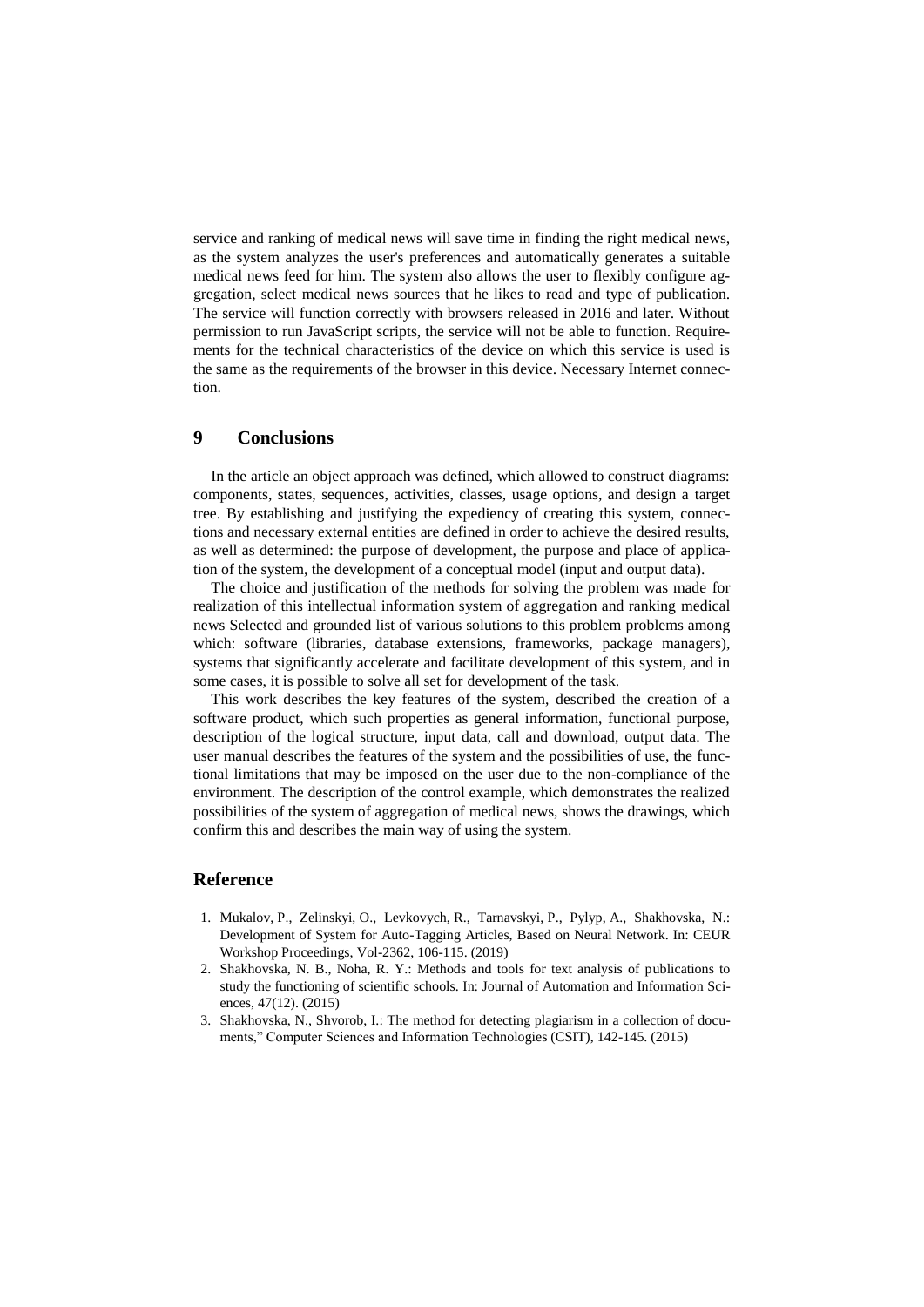- 4. Arzubov, M., Shakhovska, N., Lipinski, P.: Analyzing ways of building user profile based on web surf history. In: Computer Sciences and Information Technologies (CSIT), 1, 377- 380. (2017)
- 5. Shakhovska, N., Basystiuk, O., Shakhovska, K.: Development of the Speech-to-Text Chatbot Interface Based on Google API. In: CEUR Workshop Proceedings, Vol-2386, 212-221. (2019)
- 6. Bobalo, Y., Stakhiv, P., Mandziy, B., Shakhovska, N., Holoschuk, R.: The concept of electronic textbook "Fundamentals of theory of electronic circuits. In: Przegląd Elektrotechniczny, 88 NR 3a/2012, 16-18. (2012)
- 7. Vysotska, V., Lytvyn, V., Burov, Y., Gozhyj, A., Makara, S.: The consolidated information web-resource about pharmacy networks in city," CEUR Workshop Proceedings, Vol-2255, 239-255. (2018)
- 8. Korobchinsky, M., Vysotska, V., Chyrun, L., Chyrun, L.: Peculiarities of Content Forming and Analysis in Internet Newspaper Covering Music News, In: Computer Science and Information Technologies, Proc. of the Int. Conf. CSIT, 52-57 (2017)
- 9. Naum, O., Chyrun, L., Kanishcheva, O., Vysotska, V.: Intellectual System Design for Content Formation. In: Computer Science and Information Technologies, Proc. of the Int. Conf. CSIT, 131-138 (2017)
- 10. Kanishcheva, O., Vysotska, V., Chyrun, L., Gozhyj, A.: Method of Integration and Content Management of the Information Resources Network. In: Advances in Intelligent Systems and Computing, 689, Springer, 204-216 (2018)
- 11. Lytvynenko, V., Savina, N., Krejci, J., Voronenko, M., Yakobchuk, M., Kryvoruchko, O.: Bayesian Networks' Development Based on Noisy-MAX Nodes for Modeling Investment Processes in Transport. In: CEUR Workshop Proceedings, Vol-2386, 1-10. (2019)
- 12. Lytvynenko, V., Lurie, I., Krejci, J., Voronenko, M., Savina, N., Taif., M. A.: Two Step Density-Based Object-Inductive Clustering Algorithm. In: CEUR Workshop Proceedings, Vol-2386, 117-135. (2019)
- 13. Lytvyn, V., Vysotska, V.: Designing architecture of electronic content commerce system. In: Computer Science and Information Technologies, Proc. of the X-th Int. Conf. CSIT'2015, 115-119 (2015)
- 14. Vysotska, V.: Linguistic Analysis of Textual Commercial Content for Information Resources Processing. In: Modern Problems of Radio Engineering, Telecommunications and Computer Science, TCSET'2016, 709–713 (2016)
- 15. Rusyn, B., Vysotska, V., Pohreliuk, L.: Model and architecture for virtual library information system. In: Computer Sciences and Information Technologies, 37-41. (2018)
- 16. Rusyn, B., Lytvyn, V., Vysotska, V., Emmerich, M., Pohreliuk, L.: The Virtual Library System Design and Development. In: Advances in Intelligent Systems and Computing, 871, 328-349. (2019)
- 17. Shakhovska, N., Vysotska, V., Chyrun, L.: Features of E-Learning Realization Using Virtual Research Laboratory. In: Computer Science and Information Technologies, Proc. of the XI–th Int. Conf. CSIT'2016, 143–148 (2016)
- 18. Shakhovska, N., Vysotska V., Chyrun, L. Intelligent Systems Design of Distance Learning Realization for Modern Youth Promotion and Involvement in Independent Scientific Researches. In: Advances in Intelligent Systems and Computing 512. Springer International Publishing AG, 175–198 (2017)
- 19. Su, J., Vysotska, V., Sachenko, A., Lytvyn, V., Burov, Y.: Information resources processing using linguistic analysis of textual content. In: Intelligent Data Acquisition and Advanced Computing Systems Technology and Applications, Romania, 573-578, (2017)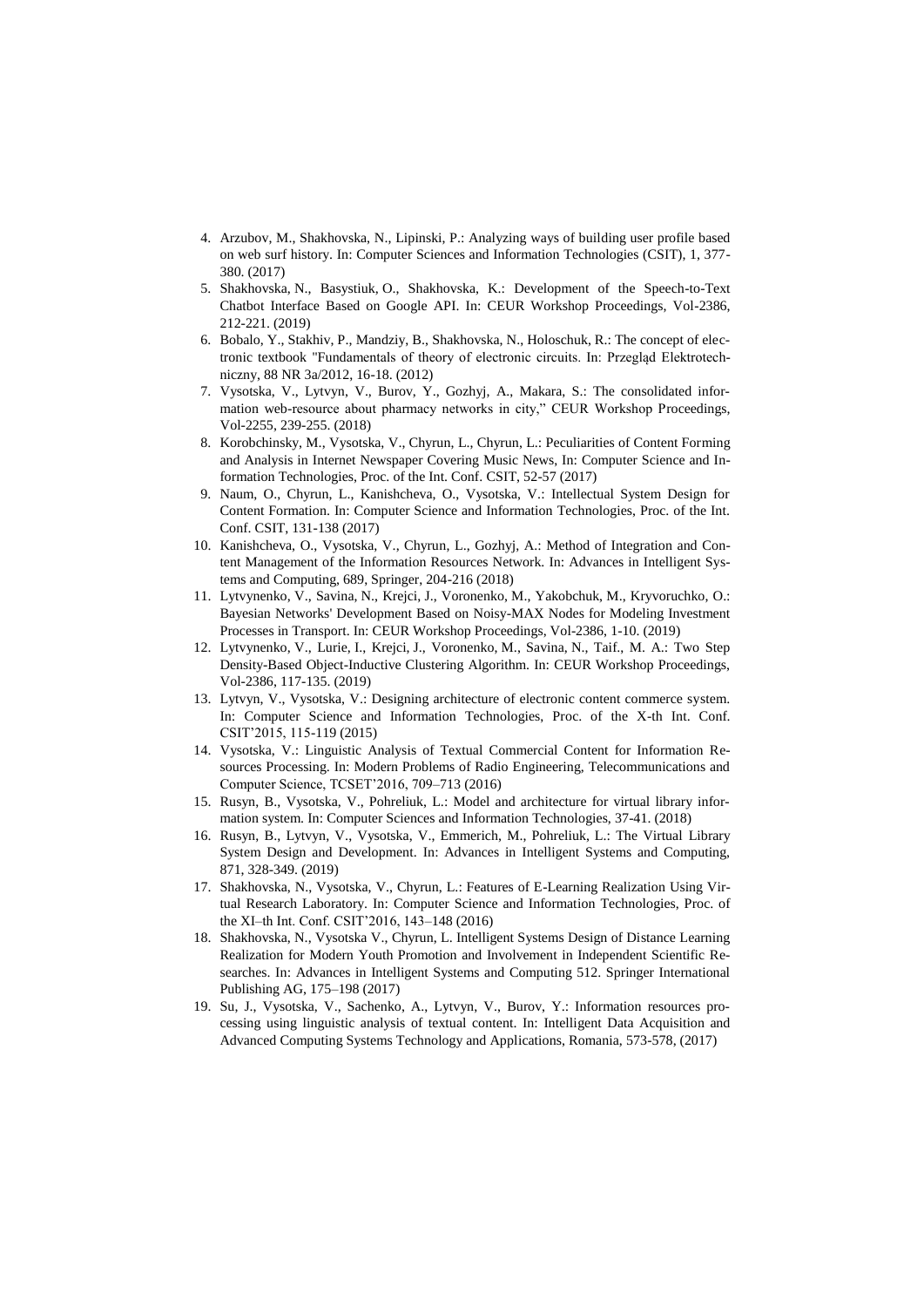- 20. Rzheuskyi, A., Gozhyj, A., Stefanchuk, A., Oborska, O., Chyrun, L., Lozynska, O., Mykich, K., Basyuk, T.: Development of Mobile Application for Choreographic Productions Creation and Visualization. In: CEUR Workshop Proceedings, 2386, 340-358. (2019)
- 21. Lytvyn, V., Vysotska, V., Rzheuskyi, A.: Technology for the Psychological Portraits Formation of Social Networks Users for the IT Specialists Recruitment Based on Big Five, NLP and Big Data Analysis. In: CEUR Workshop Proceedings, Vol-2392,147-171. (2019)
- 22. Vysotska, V., Chyrun, L., Chyrun, L.: Information Technology of Processing Information Resources in Electronic Content Commerce Systems. In: Computer Science and Information Technologies, CSIT'2016, 212-222 (2016)
- 23. Lytvyn, V., Vysotska, V., Chyrun, L., Chyrun, L.: Distance Learning Method for Modern Youth Promotion and Involvement in Independent Scientific Researches. In: Proc. of the IEEE First Int. Conf. on Data Stream Mining & Processing (DSMP), 269-274 (2016)
- 24. Vysotska, V., Rishnyak, I., Chyrun L.: Analysis and evaluation of risks in electronic commerce, CAD Systems in Microelectronics, 9th International Conference, 332-333 (2007)
- 25. Vysotska, V., Chyrun, L.: Analysis features of information resources processing. In: Computer Science and Information Technologies, Proc. of the Int. Conf. CSIT, 124-128 (2015)
- 26. Vysotska, V., Chyrun, L., Chyrun, L.: The Commercial Content Digest Formation and Distributional Process. In: Computer Science and Information Technologies, Proc. of the XI–th Int. Conf. CSIT'2016, 186-189 (2016)
- 27. Lytvyn, V., Vysotska, V., Pukach, P., Bobyk, І., Pakholok, B.: A method for constructing recruitment rules based on the analysis of a specialist's competences. In: Eastern-European Journal of Enterprise Technologies, 6/2(84), 4-14. (2016)
- 28. Chyrun, L., Kis, I., Vysotska, V., Chyrun, L.: Content monitoring method for cut formation of person psychological state in social scoring. In: Int. Scientific and Technical Conference on Computer Sciences and Information Technologies, CSIT, 106-112. (2018)
- 29. Chyrun, L., Vysotska, V., Kis, I., Chyrun, L.: Content Analysis Method for Cut Formation of Human Psychological State. In: International Conference on Data Stream Mining and Processing, 139-144. (2018)
- 30. Lytvyn, V., Vysotska, V., Burov, Y., Veres, O., Rishnyak, I.: The Contextual Search Method Based on Domain Thesaurus. In: Advances in Intelligent Systems and Computing, 689, 310-319 (2018)
- 31. Lytvyn, V., Vysotska, V., Veres, O., Rishnyak, I.[, Rishnyak, H.:](https://www.scopus.com/authid/detail.uri?origin=AuthorProfile&authorId=57191412574&zone=) Classification methods of text documents using ontology based approach, Advances in Intelligent Systems and Computing, 512, 229-240 (2017)
- 32. Su, J., Sachenko, A., Lytvyn, V., Vysotska, V., Dosyn, D.: Model of Touristic Information Resources Integration According to User Needs. In: Computer Sciences and Information Technologies, 113-116. (2018)
- 33. Lytvyn, V., Vysotska, V., Dosyn, D., Burov, Y.: Method for ontology content and structure optimization, provided by a weighted conceptual graph. In: Webology, 15(2), 66-85. (2018)
- 34. Gozhyj, A., Kalinina, I., Vysotska, V., Gozhyj, V.: The method of web-resources management under conditions of uncertainty based on fuzzy logic. In: Int. Scientific and Technical Conference on Computer Sciences and Information Technologies, 343-346. (2018)
- 35. Gozhyj, A., Vysotska, V., Yevseyeva, I., Kalinina, I., Gozhyj, V.: Web Resources Management Method Based on Intelligent Technologies. In: Advances in Intelligent Systems and Computing, 871, 206-221. (2019)
- 36. Lytvyn, V., Vysotska, V., Dosyn, D., Lozynska, O., Oborska, O.: Methods of Building Intelligent Decision Support Systems Based on Adaptive Ontology. In: International Conference on Data Stream Mining and Processing, DSMP, 145-150. (2018)